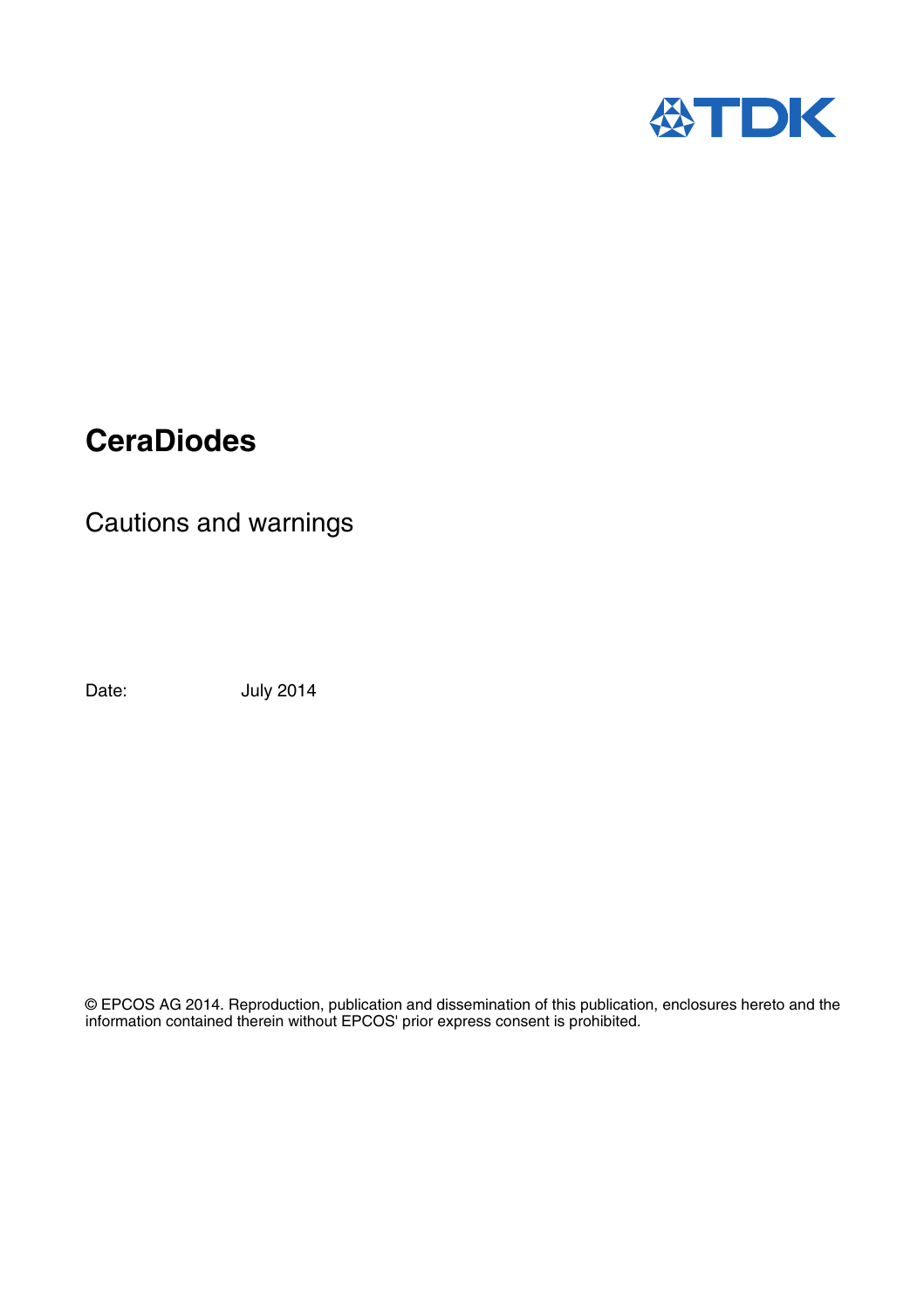

### **General**

Some parts of this publication contain statements about the suitability of our CeraDiodes for certain areas of application, including recommendations about incorporation/design-in of these products into customer applications. The statements are based on our knowledge of typical requirements often made of our CeraDiodes in the particular areas. We nevertheless expressly point out that such statements cannot be regarded as binding statements about the suitability of our CeraDiodes for a particular customer application. As a rule, EPCOS is either unfamiliar with individual customer applications or less familiar with them than the customers themselves. For these reasons, it is always incumbent on the customer to check and decide whether the CeraDiodes with the properties described in the product specification are suitable for use in a particular customer application.

- Do not use EPCOS CeraDiodes for purposes not identified in our specifications, application notes and data books.
- Ensure the suitability of a CeraDiode in particular by testing it for reliability during design-in. Always evaluate a CeraDiode under worst-case conditions.
- Pay special attention to the reliability of CeraDiodes intended for use in safety-critical applications (e.g. medical equipment, automotive, spacecraft, nuclear power plant).

# **Design notes**

- Always connect a CeraDiode in parallel with the electronic circuit to be protected.
- Consider maximum rated power dissipation if a CeraDiode has insufficient time to cool down between a number of pulses occurring within a specified isolated time period. Ensure that electrical characteristics do not degrade.
- Consider derating at higher operating temperatures. Choose the highest voltage class compatible with derating at higher temperatures.
- Surge currents beyond specified values will puncture a CeraDiode. In extreme cases a CeraDiode will burst.
- If steep surge current edges are to be expected, make sure your design is as low-inductance as possible.
- In some cases the malfunctioning of passive electronic components or failure before the end of their service life cannot be completely ruled out in the current state of the art, even if they are operated as specified. Do not use CeraDiodes in applications requiring a very high level of operational safety and especially when the malfunction or failure of a passive electronic component could endanger human life or health (e.g. in accident prevention, life-saving systems, or automotive battery line applications such as clamp 30), ensure by suitable design of the application or other measures (e.g. installation of protective circuitry or redundancy) that no injury or damage is sustained by third parties in the event of such a malfunction or failure.
- Specified values only apply to CeraDiodes that have not been subject to prior electrical, mechanical or thermal damage. The use of CeraDiodes in line-to-ground applications is therefore not advisable, and it is only allowed together with safety countermeasures like thermal fuses.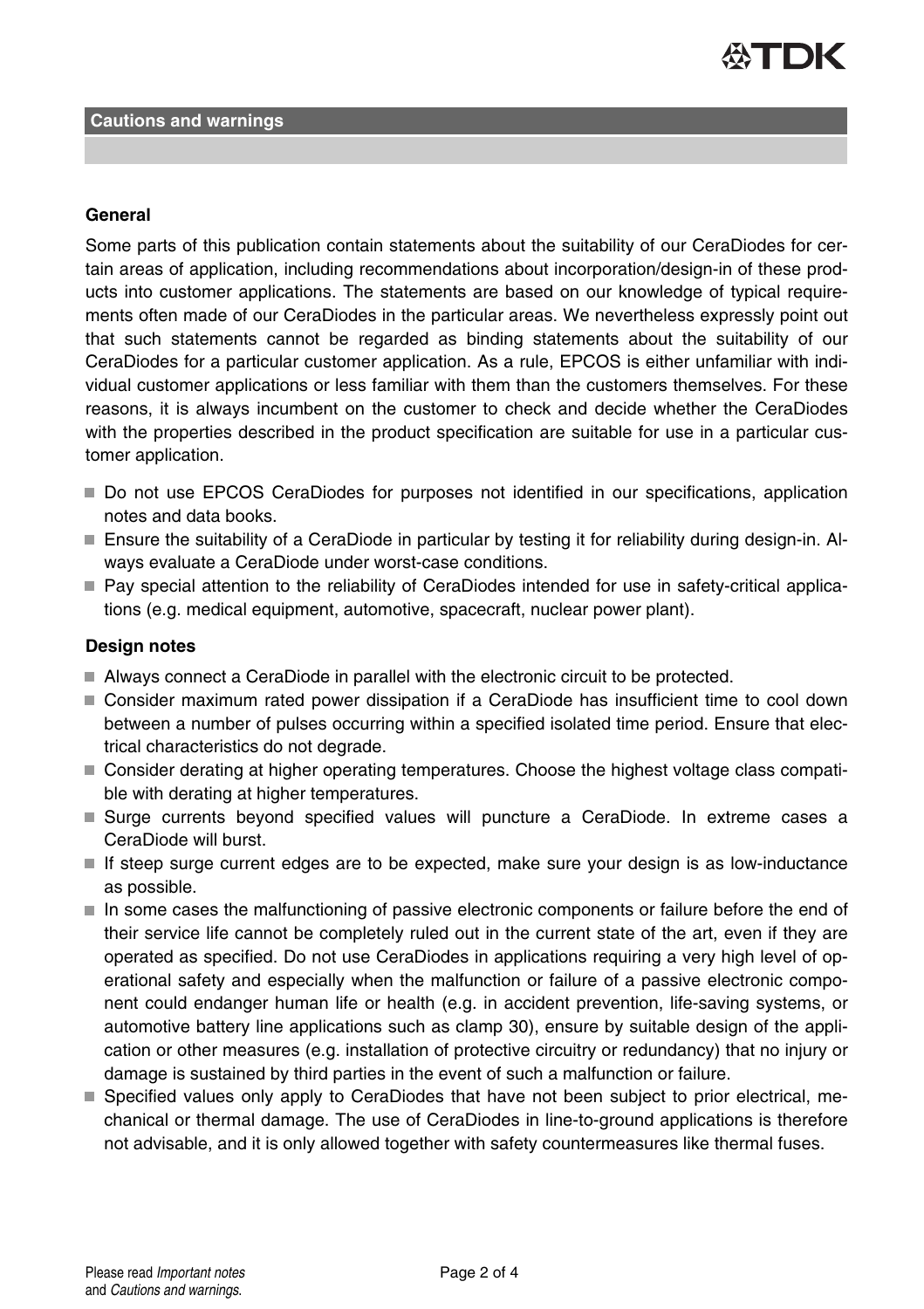

#### **Cautions and warnings**

#### **Storage**

- Only store CeraDiodes in their original packaging. Do not open the package before storage.
- Storage conditions in original packaging: temperature -25 to +45°C, relative humidity ≤75% annual average, maximum 95%, dew precipitation is inadmissible.
- Do not store CeraDiodes where they are exposed to heat or direct sunlight. Otherwise the packaging material may be deformed or CeraDiodes may stick together, causing problems during mounting.
- Avoid contamination of the CeraDiode surface during storage, handling and processing.
- Avoid storing CeraDiodes in harmful environments where they are exposed to corrosive gases for example (SO $_{\sf x}$ , CI).
- Use CeraDiodes as soon as possible after opening factory seals such as polyvinyl-sealed packages.
- Solder CeraDiodes after shipment from EPCOS within the time specified: 12 months.

# **Handling**

- Do not drop CeraDiodes and allow them to be chipped.
- Do not touch CeraDiodes with your bare hands gloves are recommended.
- Avoid contamination of the CeraDiode surface during handling.
- Washing processes may damage the product due to the possible static or cyclic mechanical loads (e.g. ultrasonic cleaning). They may cause cracks to develop on the product and its parts, which might lead to reduced reliability or lifetime.

#### **Mounting**

- When CeraDiodes are encapsulated with sealing material or overmolded with plastic material, be aware that potting, sealing or adhesive compounds can produce chemical reactions in the CeraDiode ceramic that will degrade its electrical characteristics and reduce its lifetime.
- Make sure an electrode is not scratched before, during or after the mounting process.
- Make sure contacts and housings used for assembly with CeraDiodes are clean before mounting.
- The surface temperature of an operating CeraDiode can be higher. Ensure that adjacent components are placed at a sufficient distance from a CeraDiode to allow proper cooling.
- Avoid contamination of the CeraDiode surface during processing.
- Only CeraDiodes with an Ni barrier termination are approved for lead-free soldering.

#### **Soldering**

- Complete removal of flux is recommended to avoid surface contamination that can result in an instable and/or high leakage current.
- Use resin-type or non-activated flux.
- Bear in mind that insufficient preheating may cause ceramic cracks.
- Rapid cooling by dipping in solvent is not recommended, otherwise a component may crack.